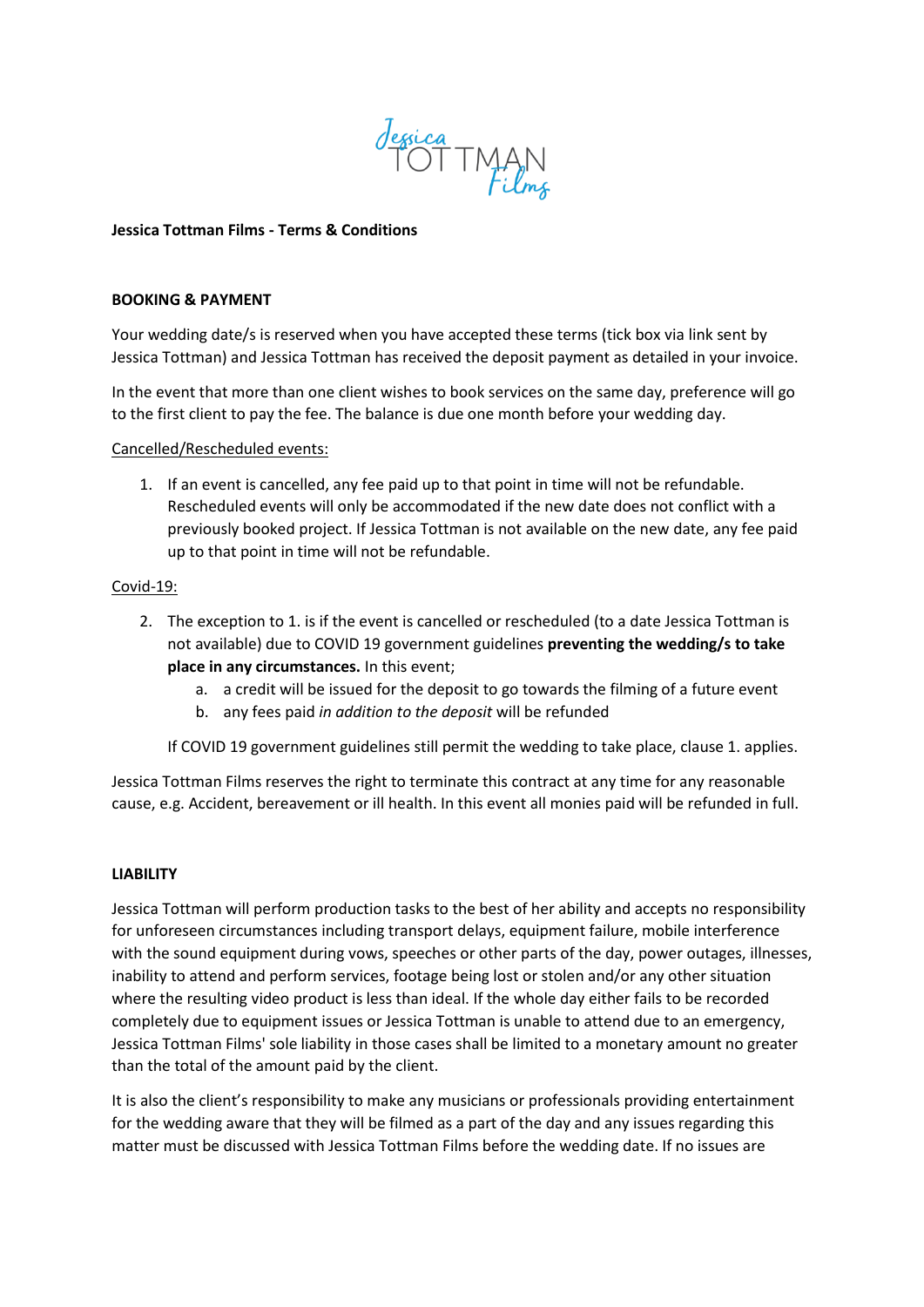highlighted Jessica Tottman has the right to assume that the performer has given the couple permission to be filmed by the videographer.

# **COPYRIGHT**

The videographer retains the copyright of all footage captured and remains the property of Jessica Tottman Films. Jessica Tottman Films reserves the right to use the footage for promotional, commercial purpose including display, showreel purposes, any form of advertising or publication and submission to wedding blogs. Jessica Tottman gives you permission to share and show your highlights film (trailer) on social networking sites or online but not for sales or promotional purposes. Jessica Tottman gives you permission to share and show the full edit video and any other footage supplied with friends and family privately. Due to copyright on the music used, the full edit must not be shared in the public domain.

## **FILMING**

Jessica Tottman will travel to the locations on the day by car or train. For weddings more than 50 miles from Guildford, travel expenses will apply in the form of 0.45p per additional mile travelled, plus accommodation expenses if applicable (this will have been agreed between Jessica Tottman and the client before this form is signed). Jessica Tottman Films offers 9 hours on location as standard. Any variations on this must be agreed by Jessica Tottman and the client in writing before the wedding date. Jessica Tottman will get as much coverage as possible during the agreed hours. The start time begins when Jessica Tottman arrives at the first location. Jessica Tottman is entitled to leave after the agreed number of hours - this might affect the filming of your first dance if there are any delays on the day so it is the client's responsibility to let the videographer know if they would like extra filming time. If Jessica Tottman agrees to extra filming time in advance or on the day, additional filming time will be charged at an extra cost of £100 per hour. If Jessica Tottman works 6 hours or longer the client must provide a hot meal when the guests are served.

Jessica Tottman cannot guarantee filming in full of every speech in the following cases: 1. If the area or room arranged for the videographers' meal is separate from the room where the guests will be dining 2. If the speech length is longer than the maximum time a memory card can record for or a battery can last for. It is highly recommended that the client or guests delivering a speech notify Jessica Tottman when these are about to happen and also inform her of the speech length to avoid these unfortunate situations.

The client must also provide a safe working environment and is responsible for any damage to equipment done by their guests and will be liable to pay such expenses for replacement or repairs. During the ceremony only the vows (marriage section of the ceremony) are filmed to the best of the videographers' abilities. Jessica Tottman cannot guarantee filming and recording of guest readings, hymns or signing of the register, but will always aim to capture these elements too. If there is any other part of the ceremony that you feel must be recorded please speak to Jessica Tottman about this matter in advance.

If the ceremony or any other key parts of the day are taking place outdoors please notify Jessica Tottman when booking. If the client fails to notify Jessica Tottman about this, the videographer has the right to stop at recording outdoors at any point in wet weather conditions in order to protect their professional equipment.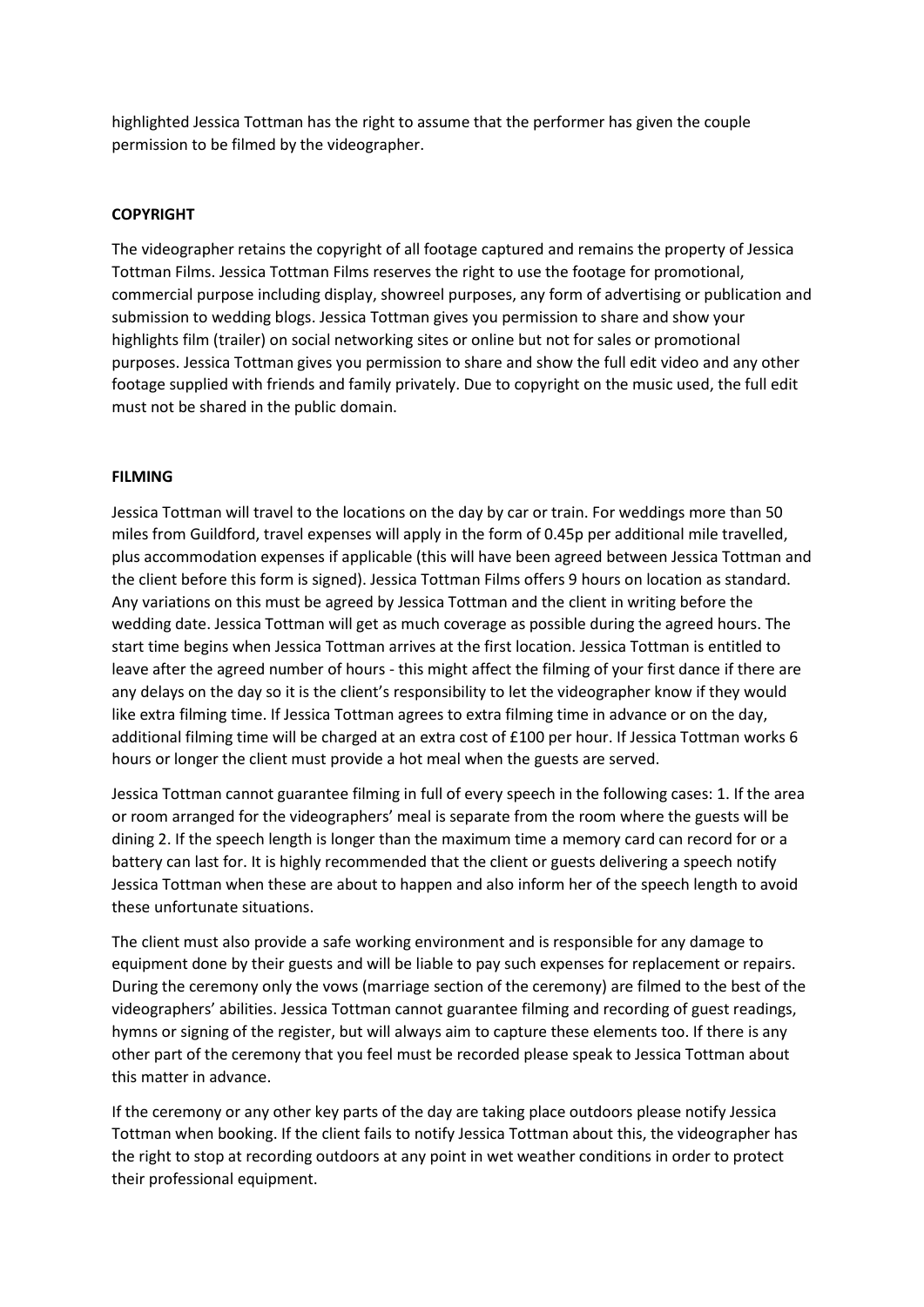Jessica Tottman cannot guarantee filming of the bride's entrance or walk down the aisle as this is completely dependent on positioning. If an adequate position is arranged for the videographers beforehand, this allows the filming process to run more smoothly. Jessica Tottman will not be responsible for coverage lost if the videographers' views are blocked by any individuals, sound equipment etc or if the positioning arranged for the videographers is not suitable for filming.

Jessica Tottman Films will be the exclusive professional videographer. Friends and family are permitted to operate video cameras on the condition that they do not interfere with or get in the way of the professional coverage. Jessica Tottman cannot guarantee coverage of any particular individual or group during the day.

It is the client's responsibility to secure access to areas for videography at the ceremony and to consider where the videographer can be positioned during the ceremony. It would be appreciated if the couple could let any family members or friends who will be doing a speech on the day know that they will be filmed. Jessica Tottman Films will not be responsible for coverage lost due to access restrictions or situations where the videographer has not been notified of a change of schedule and a speech or event happens unexpectedly. Mobile interferences might occur during the sound recording of the speeches due to the high number of smartphones that are likely to be in the room and Jessica Tottman accepts no responsibility for these circumstances as they are beyond her control.

Creative aspects such as shooting and editing style are at the discretion of Jessica Tottman Films. The length and style of the videos shall be deemed correct and final. Jessica Tottman Films will not be held liable for any production problems beyond her control, e.g. Bad weather, accidents, poor acoustics/lighting, interference from guests, waiters or waitresses etc.

#### **MUSIC**

Music is an absolutely essential part of a film and it must comply with copyright rules. As the trailer is shared in the public domain, Jessica Tottman will usually choose royalty free music as to purchase the usage rights to a popular track is usually too expensive to be a viable option. Jessica Tottman always tries to feature music choices from the couple in the full edit, on the basis it is only shared amongst friends and family only. However, as a videographer, she will choose tracks that will match the pace, look and feel of the footage. Choosing an all-time favourite song and using it over your wedding film might not always work and you want the soundtrack and images to be a perfect match. For that reason, Jessica Tottman may challenge the music/film combination by finding songs that the client might not know. Music ideas are always discussed before the wedding and Jessica Tottman always welcomes suggestions. Jessica Tottman purchases music licenses for the any tracks used where relevant and the price of the license is included in the overall package price.

#### **EDITING PROCESS & FINAL PRODUCTS**

Please allow up to two weeks from the wedding date for your trailer edit. This will be hosted online on Jessica Tottman Films' Vimeo account and shared with the couple as soon as it is uploaded – the highlights films will be visible to all (public) and also shared on Jessica Tottman Films' social media accounts and website. Please allow six weeks for the completion of the physical film package.